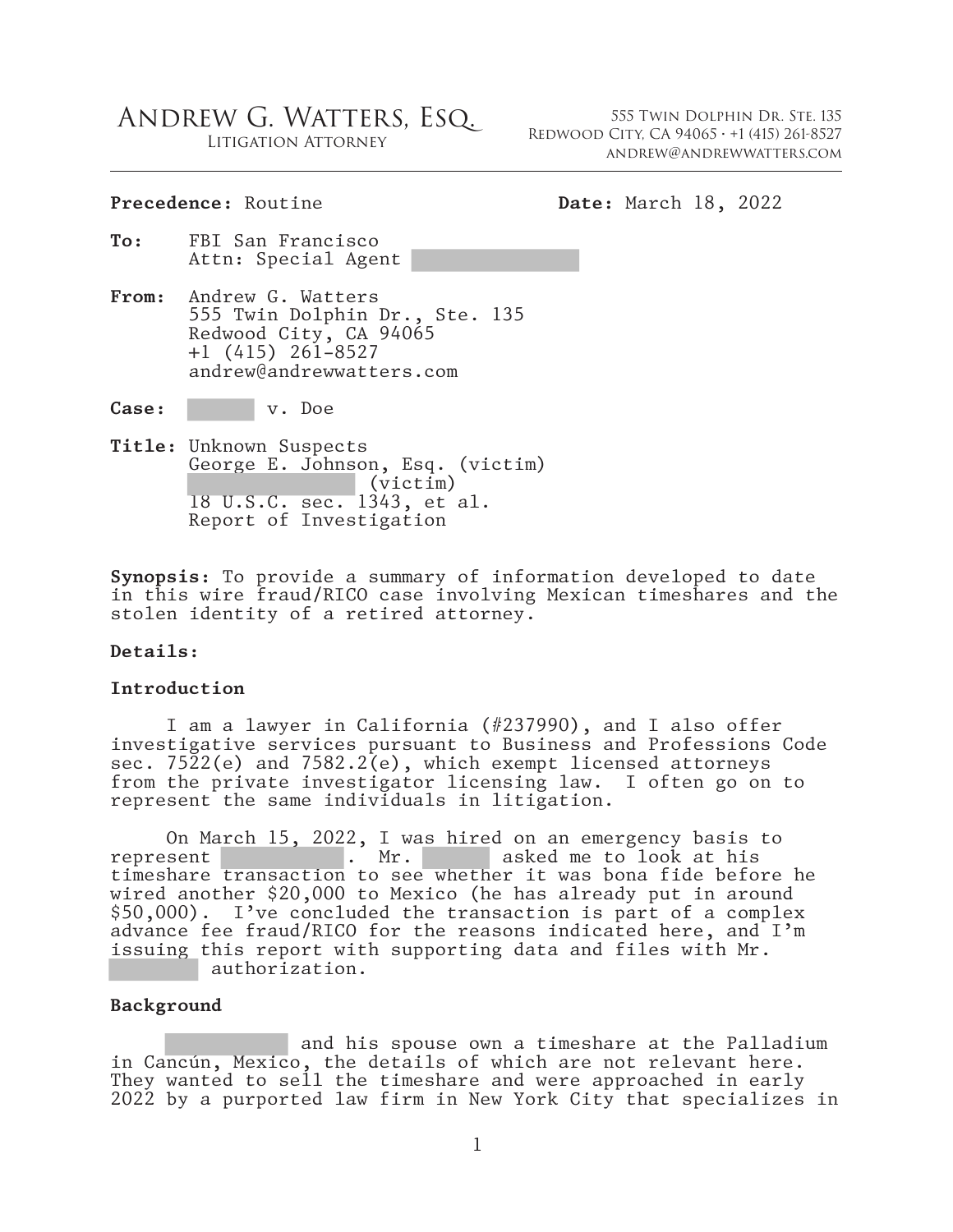To: FBI San Francisco From: Andrew G. Watters, Esq. Re: George E. Johnson 3/18/2022

these types of transactions and was representing the prospective<br>buyer. The "Legal Firm of George Johnson" has a website<sup>1</sup>, buyer. The "Legal Firm of George Johnson" has a website<sup>1</sup>,<br>email, and phone number online. I visited the fir<u>m webs</u>ite at approximately 11:48 a.m. on March 15, 2022 as Mr. was in my office sharing the details of the transaction with me.2 The domain name was registered in November 2021 by someone in Argentina, according to publicly available whois information. Critically, the nameserver shown on the domain is ns112.hostgator.mx, which is in Mexico. A lawyer would not normally claim to have his office and phone in New York City while registering his domain from Argentina with nameservers in Mexico.

There is a George Johnson attorney in New York, but he has no registered address on his official court profile/attorney license page. Public records from LexisNexis reveal that Mr. Johnson is also admitted in Maryland. I reached out to Mr. Johnson and was able to speak with him at length on March 18, 2022 (see attached FD-302). In summary, Mr. Johnson is a retired attorney who is dual-admitted in New York and Maryland. He confirmed his attorney license number over the forged signatures as being his correct license number, and he denied being involved with the scam. It was news to him that someone is claiming to be him in New York City. I provided him a download link for the underlying documents and invited him to reach out again if he has comments after reviewing the documents.

The office shown on the fake website is a virtual/shared office in New York City, and it appears the suspects use Google voice from abroad. But the call center answering the law firm's number is definitely American. It may be shared reception at the virtual office.

The PDF documents purportedly bearing Mr. Johnson's notarized signature were created in Adobe Illustrator, and the electronic files clearly show that the signatures and notary seals were dropped in with Illustrator. Also, the documents create illegal obligations for a lawyer to make, such as guarantying client debts. The wire instructions were Photoshopped and not created on the date represented in the document.

I posed as an occasional investor who was considering bankrolling my client's transaction, however, the client mistakenly cc'ed me on the email that I asked him to send to the suspects instead of bcc'ing me. In any case, the suspects still clicked on that link and I captured their VPN IP addresses and access patterns.

<sup>1</sup> https://legalfirmofgeorgejohnson.com/

<sup>2</sup> The first entry in my web server log files shows an access referred by a Google search at 11:49:46 a.m. on March 15, 2022, approximately a minute and a half after my client arrived. From this, I infer that the suspects have real-time web server monitoring in place and are looking up interesting visitors as they access the site, just like I do with my own websites.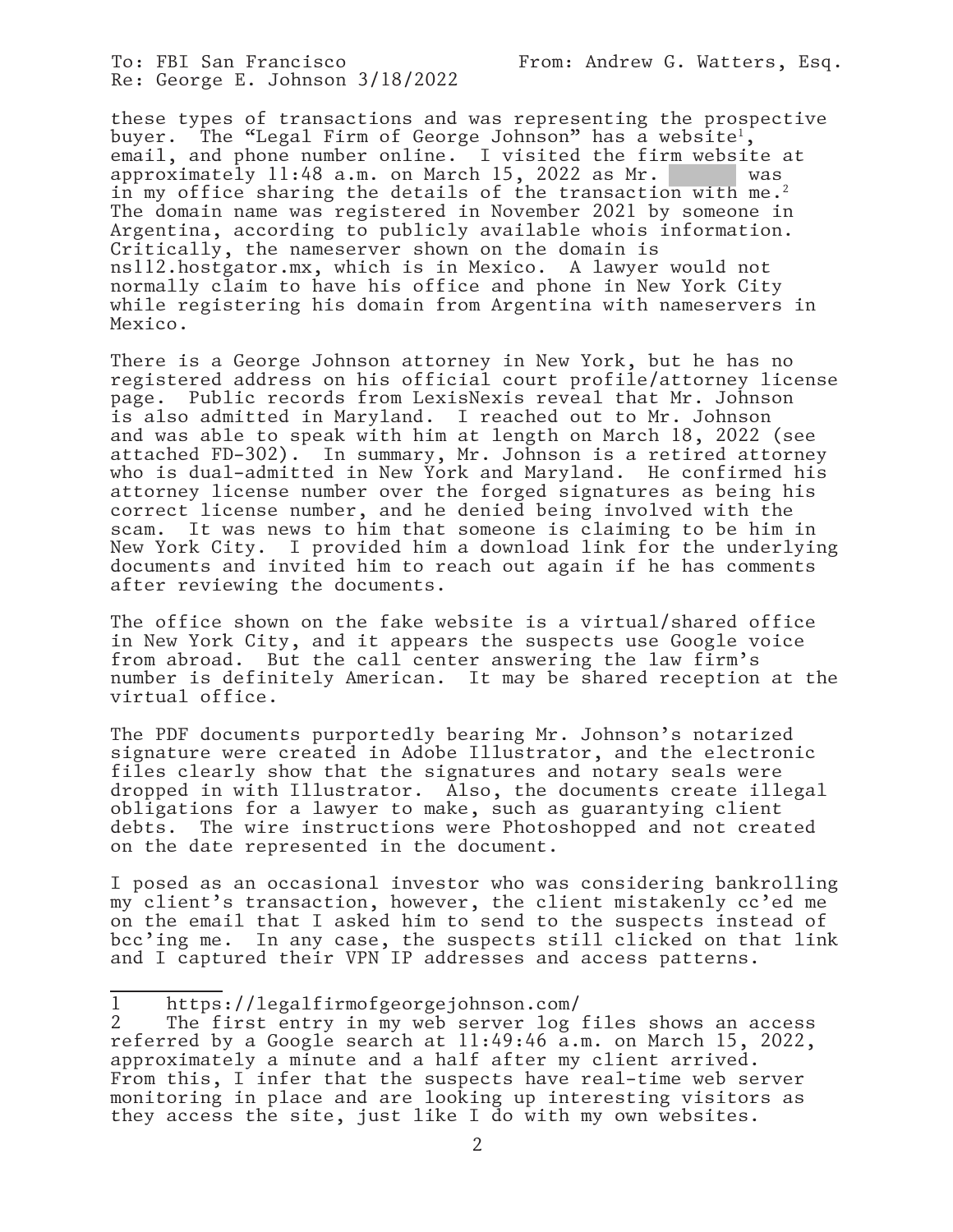To: FBI San Francisco Re: George E. Johnson 3/18/2022 From: Andrew G. Watters, Esq.

The VPN has an endpoint in San Jose, and coincidentally, there is another endpoint in New York. The VPN is reportedly on a leased IP block. I asked the owner of that IP block  $($ -- administered by Mr. (a) about this, and he seems to<br>be providing helpful information so far. He claims ExpressVPN leased that block under a Letter of Authorization, and he shared<br>an email from him to CDN77, which he represented as ExpressVPN's upstream provider, as evidence of the LOA. He declined to provide the actual LOA, indicating that he needed ExpressVPN's permission. I sent ExpressVPN notice to preserve their logs for that ASN, in any case.

The client indicated that there was a buyer involved in the transaction, Ted Wilkerson, who was calling him to follow up as The client provided a phone number, and I called "Ted  $w$ e $11$ . Wilkerson" at +1 (888) 384-4622 on March 16, 2022. Mr. Wilkerson<br>identified himself as "Theodore Wilkerson" when answering the phone. He stated he is a corporate officer/executive in the timeshare, and he wanted company that is acquiring Mr. to know the status of the transaction. It was an awkward conversation in which we were each trying to see what the other Mr. Wilkerson didn't give any details, including where in knew. the world he claims to be. However, he sounded fully American. I told him to forget about the deal and proceed accordingly. He then called my client several times and I instructed my client to not answer.

The suspects then sent a demand letter to my client, again purportedly from Mr. Johnson, and the suspects are still trying to get money from my client even though I called them out and also emailed them directly accusing them of being a criminal racketeering enterprise. I am intending to shut down at least their website and email with an injunction in District Court in the near future, if my client can financially justify proceeding.

Separately, on March 17, 2022, I spoke with the manager of Palladium, Mr.<br>had previously indicated that Mr.<br>claimed Palladium has had previous transactions involving the George Johnson law firm that worked out. When I spoke with Mr. I gave him a summary of my findings to date, and he seemed only mildly surprised. The conversation focused on Palladium denying Mr. request for a refund of the transfer fee because the refund would require a mutual agreement, and the buyer was not offered his assistance and invited me to agreeing. Mr. send him a letter or other documentation.

#### Conclusion

This is a multi-layered advance fee fraud/RICO involving sophisticated criminals, most of whom appear to be located in Mexico or elsewhere in South America. However, there is potential for an American connection given the brazen use of a virtual office in New York City and the possible willful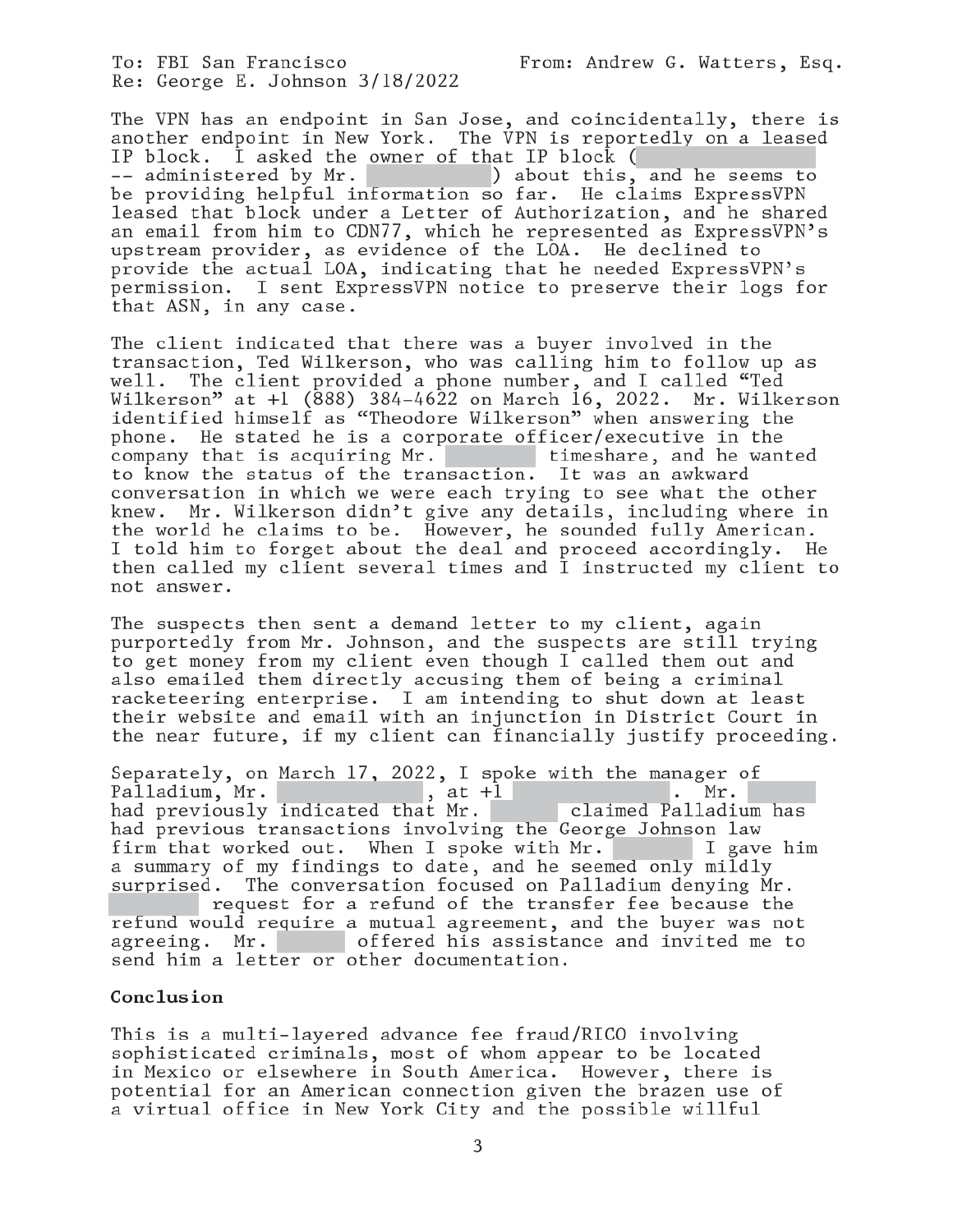To: FBI San Francisco From: Andrew G. Watters, Esq. Re: George E. Johnson 3/18/2022

blindness of the timeshare company. The "buyer" connection might be investigated further to see whether Mr. Wilkerson is a real person and in the U.S. Searching LexisNexis reveals a number of Ted Wilkersons, but the client's resources do not permit pursuing all of those leads.

#### **Recommendations:**

Set leads described below.

## **Leads:**

Lead 1:

Issue National Security Letter to and and ExpressVPN, both of which are reachable in the U.S., to capture the underlying IP addresses of the suspects who searched Google for my name at 11:58 a.m. on March 15, 2022.

## Lead 2:

Interview in in concerning his arrangement with ExpressVPN for the IP block that contains the suspects' VPN endpoint.

#### Lead 3:

Interview George Johnson in to gain insight as to why the suspects selected him.

#### Lead 4:

Locate Theodore Wilkerson.

◊◊